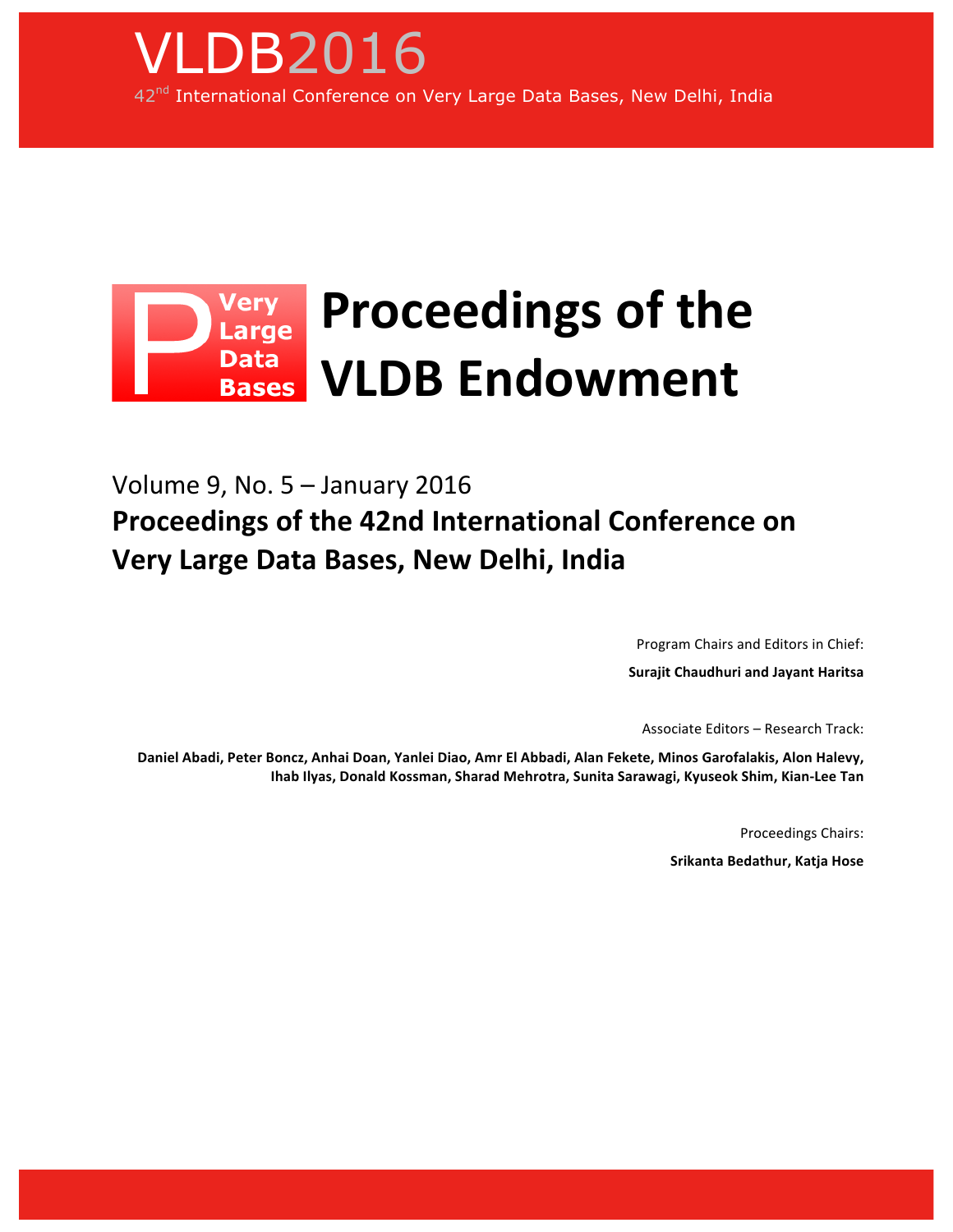PVLDB – Proceedings of the VLDB Endowment

Volume 9, No. 5, January 2016.

The 42nd International Conference on Very Large Data Bases, New Delhi, India.

# **Copyright 2015 VLDB Endowment**

This work is licensed under the Creative Commons Attribution-NonCommercial-NoDerivs 3.0 Unported License. To view a copy of this license, visit <http://creativecommons.org/licenses/by-nc-nd/3.0/>. Obtain permission prior to any use beyond those covered by the license. Contact copyright holder by emailing info@vldb.org.

## Volume 9, Number 5, January 2016: VLDB 2016 Pages ii  $-$  vi and 384 - 455 ISSN 2150-8097

Additional copies only online at: portal.acm.org, arxiv.org/corr, and www.vldb.org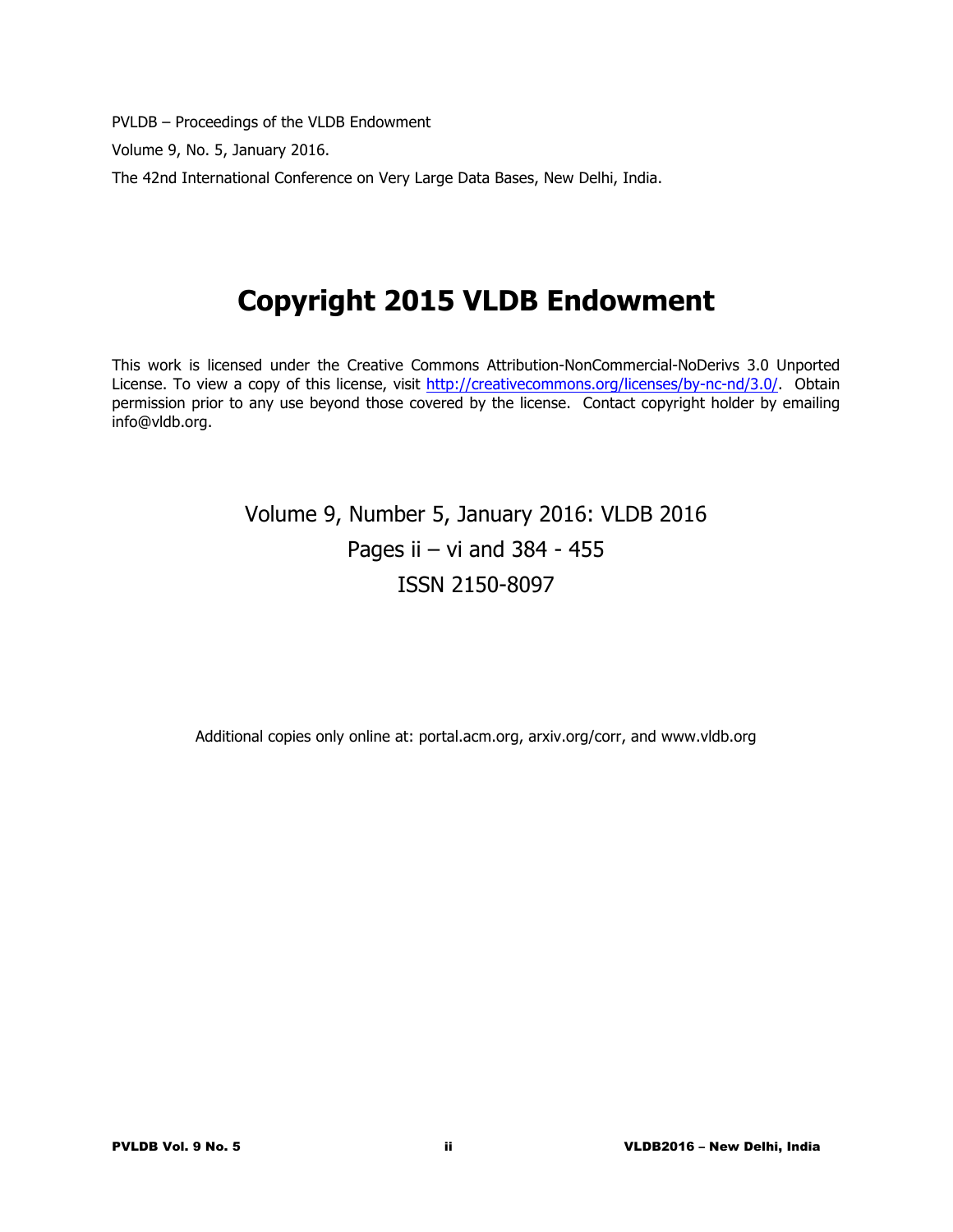### **TABLE OF CONTENTS**

### **Front Matter**

| IV. |
|-----|

## **Research Papers**

|                                                                                          | 384 |
|------------------------------------------------------------------------------------------|-----|
| Exploiting Equality Generating Dependencies in Checking Chase Termination                | 396 |
| Tong Yang, Alex X. Liu, Muhammad Shahzad, Yuankun Zhong, Qiaobin Fu, Zi Li, Gaogang Xie, | 408 |
| Husky: Towards a More Efficient and Expressive Distributed Computing Framework           | 420 |
|                                                                                          | 432 |
|                                                                                          | 444 |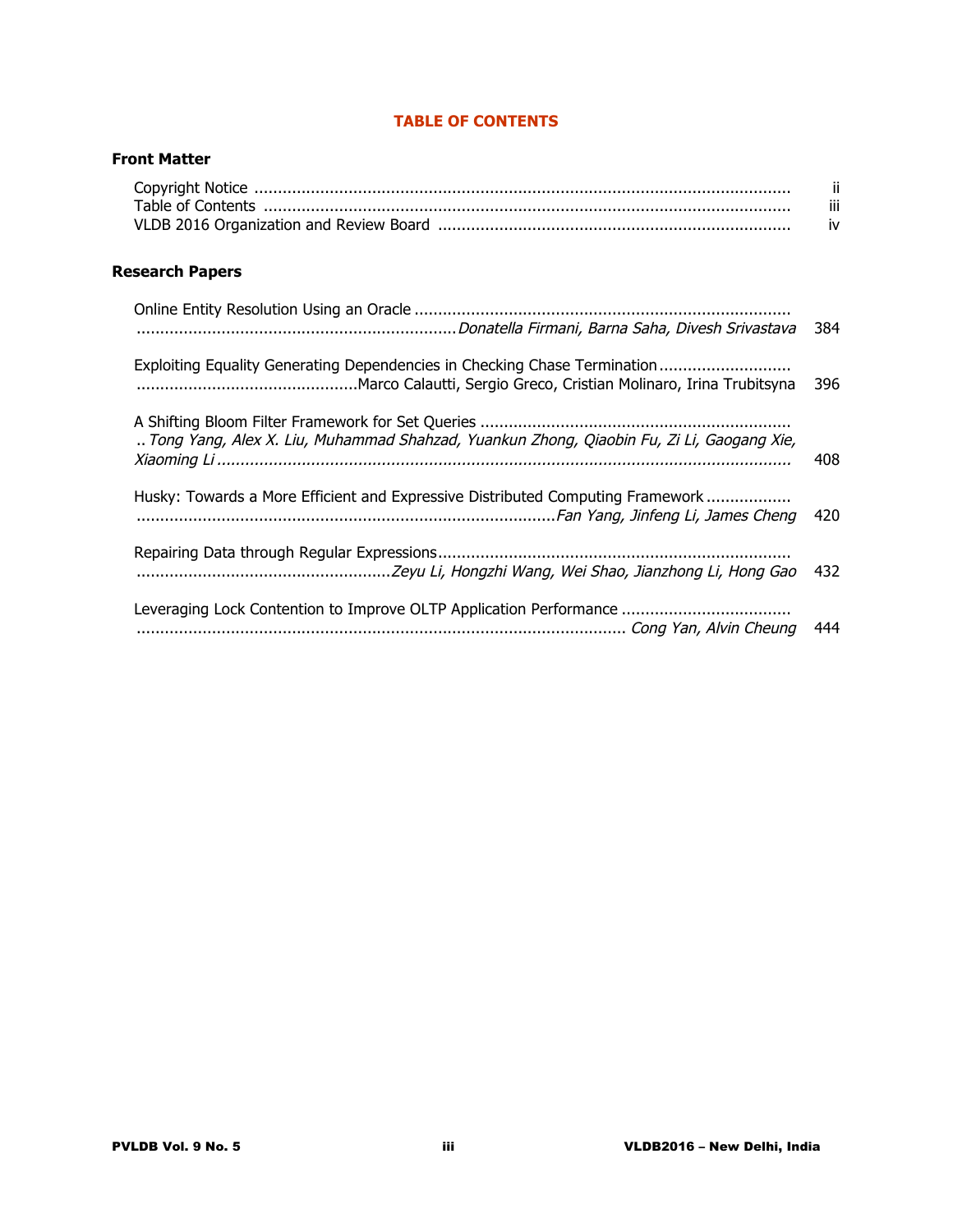#### **VLDB 2016 ORGANIZATION AND REVIEW BOARD**

#### **GENERAL CHAIRS**

Anand Deshpande, Persistent Systems T. M. Vijayaraman, Persistent Systems

#### **Program Chairs and Editors in Chief of PVLDB 9**

Surajit Chaudhuri, Microsoft Research Jayant Haritsa, I.I.Sc. Bangalore

#### **Research Track Associate Editors**

Daniel Abadi, Yale University Peter Boncz, CWI Amsterdam Anhai Doan, University of Wisconsin - Madison Yanlei Diao, University of Massachusetts - Amherst Amr El Abbadi, University of California - Santa Barbara Alan Fekete, University of Sydney Minos Garofalakis, Tech. University of Crete Alon Halevy, Google Ihab Ilyas, University of Waterloo Donald Kossman, Microsoft Research Sharad Mehrotra, University of California - Irvine Sunita Sarawagi, I.I.T. Bombay Kyuseok Shim, Seoul National University Kian-Lee Tan, National University of Singapore

#### **Industrial Track Associate Editors**

Gustavo Alonso, ETH Zurich Anant Jhingran, Apigee Seshadri Srinivasan, Zettata

#### **Demonstration Chairs**

Mike Cafarella, University of Michigan - Ann Arbor Stratos Idreos, Harvard University Anthony Tung, National University of Singapore

#### **Tutorial Chairs**

Chris Re, Stanford University S. Sudarshan, I.I.T. Bombay Gerhard Weikum, Max-Planck Institute for Informatics

#### **Panel Chairs**

Juliana Freire, New York University Sam Madden, Massachusetts Institute of Technology

#### **Workshop Chairs**

Sihem Amer-Yahia, CNRS Joe Hellerstein, University of California - Berkeley

#### **PhD Workshop Chairs**

Torsten Grust, University of Tübingen Kamal Karlapalem, I.I.I.T. Hyderabad Andy Pavlo, Carnegie Mellon University

#### **Proceedings Chairs**

Srikanta Bedathur, IBM Research Katja Hose, Aalborg University

#### **Organization Committee Chair**

Mukesh Mohania, IBM Research

#### **Sponsorship Committee Chairs**

Michael Carey, University of California – Irvine Anand Deshpande, Persistent Systems

#### **Publicity and Volunteers Committee Chair**

Rajkumar Sen, MemSQL

#### **VLDB Endowment Representative**

S. Sudarshan, I.I.T. Bombay

#### **PVLDB Managing Editor**

Divesh Srivastava, AT&T Labs

#### **PVLDB Information Director**

Gerald Weber, University of Auckland

#### **PVLDB Advisory Committee**

Michael Böhlen, Susan Davidson, H. V. Jagadish, Renée J. Miller, M. Tamer Özsu, S. Sudarshan, Kian-Lee Tan, Gerhard Weikum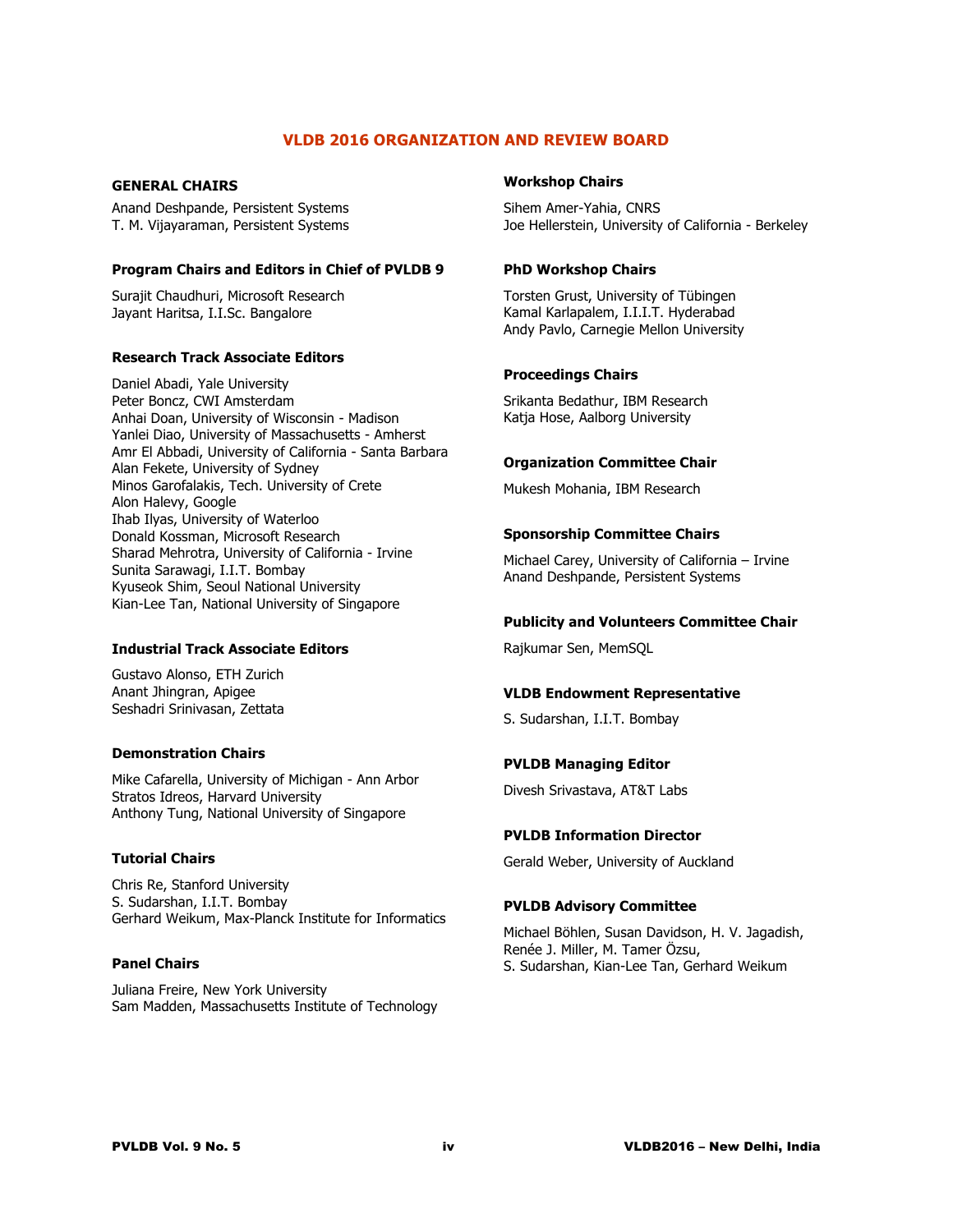#### **Research Track Review Board**

Ashraf Aboulnaga, Qatar Computing Research Institute Marcos K. Aguilera, VMware Research Yael Amsterdamer, Tel-aviv University Walid Aref, Purdue University Marcelo Arenas, Pontifical Catholic University Shivnath Babu, Duke University Magdalena Balazinska, University of Washington Zohra Bellahsene, University of Montpellier Arnab Bhattacharya, IIT Kanpur Francesco Bonchi, Yahoo Labs Barcelona Nico Bruno, Google Michael Cafarella, University of Michigan Andrea Cali, Birkbeck University of London Reynold C. K. Cheng, University of Hong Kong Venkatesan Chakaravarthy, IBM Research Kaushik Chakrabarti, Microsoft Research Arbee L P Chen, National Chengchi University Lei Chen, Hong Kong University of Science and **Technology** Shimin Chen, Institute of Computing Technology Rada Chirkova, North Carolina State University Tyson Condie, University of California, Los Angeles Isabel Cruz, University of Illinois at Chicago Bin Cui, Peking University Gautam Das, University of Texas, Arlington Mahashweta Das, HP Labs Sudipto Das, Microsoft Research Antonios Deligiannakis, Technical University of Crete Prasad Deshpande, IBM Research Daniel Deutch, Tel Aviv University Jens Dittrich, Saarland University Gillian Dobbie, University of Auckland Xin Luna Dong, Google Aaron Elmore, University of Chicago Wenfei Fan, University of Edinburgh Hakan Ferhatosmanoglu, Bilkent University Floris Geerts, University of Antwerp Johannes Gehrke, Microsoft Aristides Gionis, Aalto University Sergio Greco, University of Calabria Haryadi Gunawi, University of Chicago Wook-Shin Han, Pohang University of Science and Tech. Stavros Harizopoulos, Amazon Herodotos Herodotou, Cyprus University of **Technology** Melanie Herschel, University of Stuttgart Zachary Ives, University of Pennsylvania Christopher Jermaine, Rice University Ryan Johnson, LogicBlox Theodore Johnson, AT&T Labs Murat Kantarcioglu, University of Texas, Dallas Raghav Kaushik, Microsoft Research Ken-ichi Kawarabayashi, National Institute of **Informatics** Bettina Kemme, McGill University

Eamonn Keogh, University of California, Riverside Florian Kerschbaum, SAP Dan Kifer, Pennsylvania State University Masaru Kitsuregawa, Tokyo University Nick Koudas, University of Toronto Tim Kraska, Brown University Ravi Kumar, Google Laks V.S. Lakshmanan, University of British Columbia Justin Levandoski, Microsoft Research Feifei Li, University of Utah Guoliang Li, Tsinghua University Jimmy Lin, University of Maryland Qiong Luo, Hong Kong University of Science and **Technology** Ashwin Machanavajihala, Duke University Nikos Mamoulis, University of Hong Kong Stefan Manegold, Centrum Wiskunde and Informatica Ioana Manolescu, Inria Saclay Norman May, SAP AG Walldorf Sergey Melnik, Google Gerome Miklau, University of Massachusetts, Amherst Mohamed Mokbel, University of Minnesota Bongki Moon, Seoul National University Barzan Mozafari, University of Michigan Arnab Nandi, The Ohio State University Vivek Narasayya, Microsoft Research Mario A.Nascimento, University of Alberta Rimma Nehme, Microsoft Gray Systems Lab Thomas Neumann, Technical University Munich Fatma Ozcan, IBM Research Themis Palpanas, Paris Descartes University Hweehwa Pang, Singapore Management University Olga Papaemmanouil, Brandeis University Aditya Parameswaran, University of Illinois, Urbana-Champaign Srinivasan Parthasarathy, The Ohio State University Jignesh Patel, University of Wisconsin Andy Pavlo, Carnegie Mellon University Jian Pei, Simon Fraser University Neoklis Polyzotis, University of California, Santa Cruz Dan Ports, University of Washington Rachel Pottinger, University of British Columbia Ganesh Ramakrishnan, IIT Bombay Vijayshankar Raman, IBM Research Rajeev Rastogi, Amazon Matthias Renz, Ludwig Maximilians University Kenneth Ross, Columbia University Pierangela Samarati, University of Milan Atish Das Sarma, eBay Research Bernhard Seeger, University of Marburg Sudipta Sengupta, Microsoft Research Cyrus Shahabi, University of Southern California Mohamed Soliman, Pivotal Torsten Suel, New York University Letizia Tanca, Politecnico di Milano Sandeep Tata, Google Nesime Tatbul, Intel Labs and MIT Doug Terry, Samsung Research Evimaria Terzi, Boston University